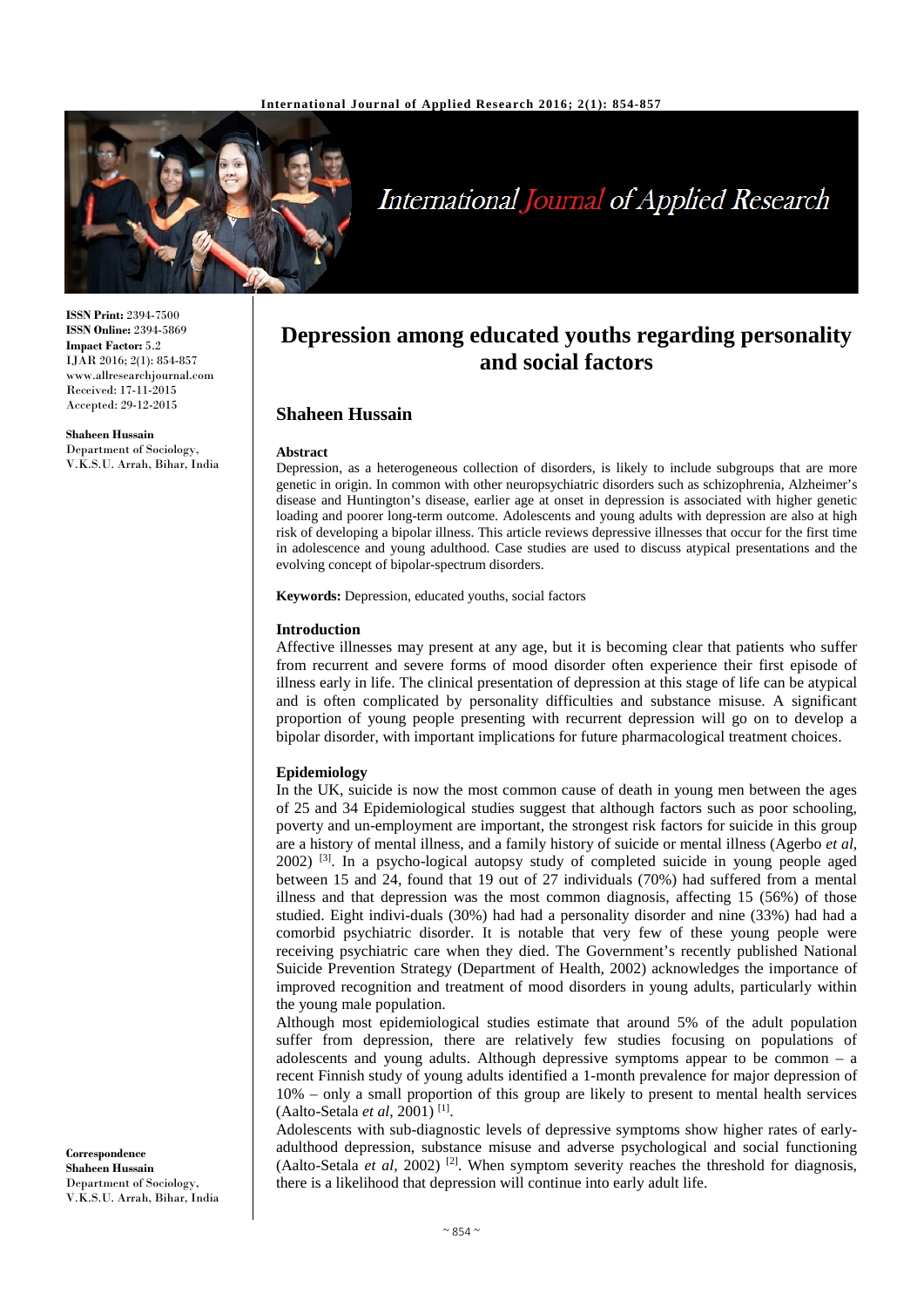The Maudsley long-term follow-up study of child and adolescent depression, which followed 149 participants over 20 years, found that 62% experienced a recurrence of major depression. Similarly, rates of suicidal behaviour were high, with 44% attempting suicide at least once. Levels of social dysfunction and service utilisation were much higher than in the general adult population.

# **The emergence of gender differences during adolescence**

That women are twice as likely as men to have depression is a consistent finding in psychiatric epidemiology and is not simply a consequence of females being more likely to report, recall or seek help for depressive symptoms. Before puberty, boys are slightly more likely than girls to be depressed, but between the ages of 11 and 13 this trend is reversed, with girls outnumbering boys by two to one. This predominance of females over males persists for the next 35 to 40 years. Changes in gonadal steroids are only part of the explanation for this gender gap. Hormonal changes in ado-lescence, combined with dramatic changes in social environment and relationships, stimulate the development of greater affiliative needs in females such as a preference for intimacy and emotional responsiveness. One result of this is that adolescent girls can be left more vulnerable to the effects of negative life events, especially ones that have interpersonal consequences (Cyranowski *et al*, 2000) [15].

# **Progression from early-onset unipolar depression to bipolar disorder**

Age at onset of depression and severity of depressive episodes are important factors in determining rates of ultimate progression to bipolar disorder. Pre-pubertal onset of depression is a strong marker for bipolar disorder, with some studies finding that at least one-third of depressed children will develop bipolar disorder in adult life. In 7-year prospective study of 28 out-patient adolescents with depression, detected a rate of bipolar outcome of almost 20%.

Rates of switching polarity are higher for those with more severe episodes of depression. A 15-year follow-up of 74 young adults hospitalised for unipolar depression found that 27% subsequently developed hypomania, with an additional 19% experiencing at least one episode of mania. The presence of psychotic symptoms during the index depressive episode was strongly predictive of bipolar disorder, with psychotic depression eventually becoming bipolar in eight out of ten patients. Unsurprisingly, patients with a positive family history of mania were also at higher risk of an outcome of bipolar disorder.

# **Aetiology**

Depression in young adults occurs as a result of the dynamic interaction of a wide range of risk factors.

# **Depression in young adults**

# **The role of genetics**

Adoption and family studies have established that depression runs in families and that most of this familiality occurs as a result of genetic rather than environmental influences. Unipolar depression, as a heterogeneous disorder, is likely to include subgroups that represent more genetic forms of depressive illness. Recurrent, early-onset depression, defined as two or more episodes before the age of 25, is associated with a strong family history of affective disorder and appears

to follow a particularly malignant course, with frequent recurrence, poor response to treatment and high psychiatric and physical comorbidity. Although the heritability estimate of major depression across the life span is between 31% and 42%, recurrent early-onset depression carries an estimated heritability of 70%, a figure which is close to estimates for bipolar disorder.

A recent family study of recurrent, early-onset depression found that over one-third of first-degree relatives and onefifth of extended relatives had a history of depression. Segregation analysis of these families was consis-ent with a single major locus being responsible for the expression of the disorder (Maher *et al*, 2002). Findings such as these have given added impetus to genetic studies of affective disorders.

# **Neuroticism**

Neuroticism, defined as a general vulnerability to neurotic breakdown under stress, is a heritable personality trait and has been positively associated with depression. In a longitudinal study of 897 young adults followed between the ages of 18 and 21 years, found a strong association between high premorbid neuroticism and the subsequent development of a depressive illness.

However, the relationship between neuroticism and depression is complicated. Genes that pre-dispose to mood disorders overlap with those implicated in neuroticism and individuals with high levels of neuroticism are more likely to experience depression after stressful life events than those with low levels. Furthermore, evidence is emerging for a significant person–environment interaction whereby individuals with high neuroticism scores select themselves into high-risk environments and as a result become more likely to experience stressful life events.

For young adults with high levels of neuroticism, a vicious circle can be hypothesised in which they are more likely to place themselves in high-risk situations and, as a result of a high genetic loading for depression, are less able to withstand the adverse effects of stressful life events when they occur.

# **Early adversity**

Childhood physical, emotional and sexual abuse are established as important risk factors for the development of a range of psychiatric disorders in adult life and are increasingly recognised as important in early-adulthood psychopathology. Traumatic experiences can interfere with normal emotional and psychological development, with the result that abused or neglected individuals often struggle to negotiate the maturational tasks of adolescence and early adulthood (Brown *et al*, 1999) [14].

The observation that not all abused individuals develop significant psychopathological disorders in later life suggests that our susceptibility to stress is heavily dependent on our genetic make-up. This notion of genetic resilience in some individuals is supported by recent work on depression in adolescent girls, which confirms that genetic factors play an important role in determining their level of susceptibility to environmental stress.

# **Life events**

Although it is established that negative life events can precipitate depression, the association is a complex one and probably operates in both direc-tions. People with depression are more likely to generate stressful events, and individuals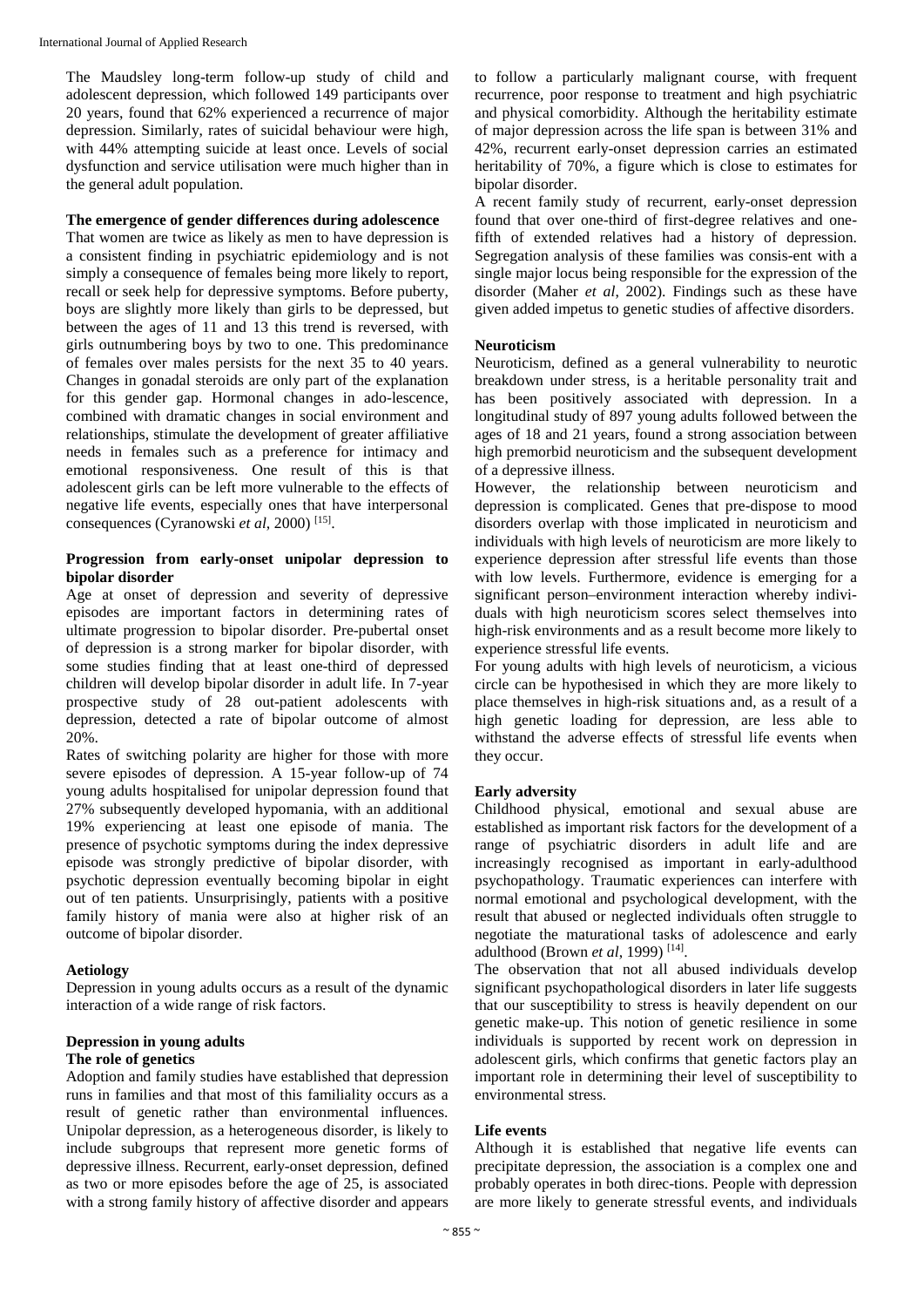with a higher genetic loading for affective disorder are more likely to experience depression after a stressful event than those with low genetic loading.

In recurrent depressive disorder, the association between life events and depression is strongest for early episodes and becomes weaker as the number of episodes increases. Recurrent depressive episodes tend to become more autonomous and are progressively less linked to environmental adversity, a phenomenon which has been called 'kindling'. Kindling tends to be most marked in individuals at low genetic risk of depression; those at high genetic risk tend to exhibit 'prekindling'. Prekindled individuals appear to become depressed after only minimal environmental provocation. One important implication of this is the possibility that young people with a strong family history of affective disorder are constitutionally vulnerable to the effects of even minor psychosocial stressors.

# **Substance misuse**

Drug and alcohol use in adolescence are important risk factors for the development of affective disorders in early adulthood and are likely to complicate the long-term course of depression. In a 5-year longi-tudinal study of 155 adolescent females, found that 19% developed a substance use disorder and that substance use was a marker for the eventual occurrence of depression. Conversely, when followed 274 formerly depressed adolescents to age 24, twothirds had experienced another depressive episode and, from the remaining third who had not, 77% were found to have a substance misuse disorder. This suggests that an episode of depression in adolescence, or a diagnosis of substance misuse, represents an opportunity for early intervention to prevent recurrence of both disorders in later life. Alcohol As in older adults, there is significant comorbidity between alcohol misuse and depression in young adults. That alcohol use at a young age leads to a higher risk of depression in young adulthood is supported by the findings of the Children in the Community Study mentioned above. Earlier alcohol use significantly predicted not only depression but also any substance use disorder and alcohol dependence by age 27.

# **Pathophysiology: the neurogenic theory of depression**

In recent years the monoamine theory of depression has given way to a molecular and cellular theory that suggests that antidepressants work by pro-ducing sustained activation of second messenger systems such as cyclic adenosine monophosphate (cAMP). This in turn leads to increases in brain levels of neurotrophic factors such as brain-derived neurotrophic factor (BDNF) that can reverse the detrimental effects of stress in brain areas such as the cerebral cortex and hippocampus (Reid & Stewart, 2001). The neurogenic theory of depression posits a central role for dysregulation of the hypothalamic–pituitary–adrenal (HPA) axis and adrenal steroid-induced changes in hippocampal function in the pathophysiology of depression. It is supported not only by new insights into how antidepressants work, but also by a growing body of evidence from basic science and clinical studies (for reviews see.

High ratios of cortisol to dehydroepiandrosterone (DHEA) are consistent findings in affective disorders and contribute to hippocampal atrophy. Excess cortisol impairs neurogenesis in the hippocampus, whereas DHEA may offer some protection (Young *et al.* 2002)<sup>[3]</sup>. Prospective studies of adolescents with no past history of depression have found

that those who subsequently become depressed have higher ratios of cortisol to DHEA than controls. It is suggested that this can occur by two separate routes: genetic predisposition (a high familial loading for affective disorder); and early adverse experiences such as childhood sexual abuse.

The finding of neurocognitive deficits in young adults even during the early stages of their illness has important implications for the way in which psychoeducational and cognitive– behavioural interventions are delivered. Information and therapy should be provided in a way that takes account of cognitive impairments in areas such as recollection memory and verbal learning.

# **Classification**

# **The unipolar/bipolar dichotomy**

Kraepelin, writing in the 1920s, had a broad view of manic– depressive illness that encompassed not only less-severe, attenuated forms but also much of the domain of major depressive disorders. Several important studies in the second half of the 20th century divided this unitary model of affective disorders into unipolar and bipolar disorders. In the 1950s, Leonard observed from his cohort of patients with recurrent depression that those who also had a history of mania tended to report more.

# **The overlap with personality disorder**

There is a great deal of debate about whether the primary diagnosis in a substantial proportion of cases of borderline personality disorder is more usefully one of a primary mood disorder. In young adults, there is considerable overlap between the symptoms of mood disorder and cluster B person-ality disorder, particularly with regard to mood lability, impulsivity and self-harm. An 11-year follow-up of early-onset depression demonstrated that those who went on to develop bipolar disorder had many of the features of borderline personality disorder when first assessed (Akiskal *et al*, 1995) [4]. Given the damaging long-term implications of a diagnosis of personality disorder early in life, it seems good practice to exclude a primary mood disorder in young adults presenting with behaviours that might initially be suggestive of personality pathology. This kind of approach is supported by a recent international consensus that when patients satisfy the diagnostic criteria for both bipolar disorder and borderline personality disorder, a bipolar diagnosis is preferred (Akiskal *et al*, 2000) [6].

# **Conclusions**

Depression that has its onset in adolescence or young adulthood represents a severe form of affective disorder associated with a range of poor long-term out-comes. It often arises in families where multiple first-and second-degree relatives have a mood disorder and is frequently complicated by substance misuse.

Although we have highlighted the high rate of progression to bipolar disorder in this group, and ways in which subtle indicators of bipolarity can be used to guide treatment choices, further studies of the validity of the proposed diagnostic criteria for bipolar-spectrum disorder are clearly required.

Genetic, neuroendocrine and brain-imaging studies are unravelling the complex interaction of constitutional and environmental risk factors in early-onset depression, but there remains a need for long-term prospective studies of young people in the early stages of illness. These studies will